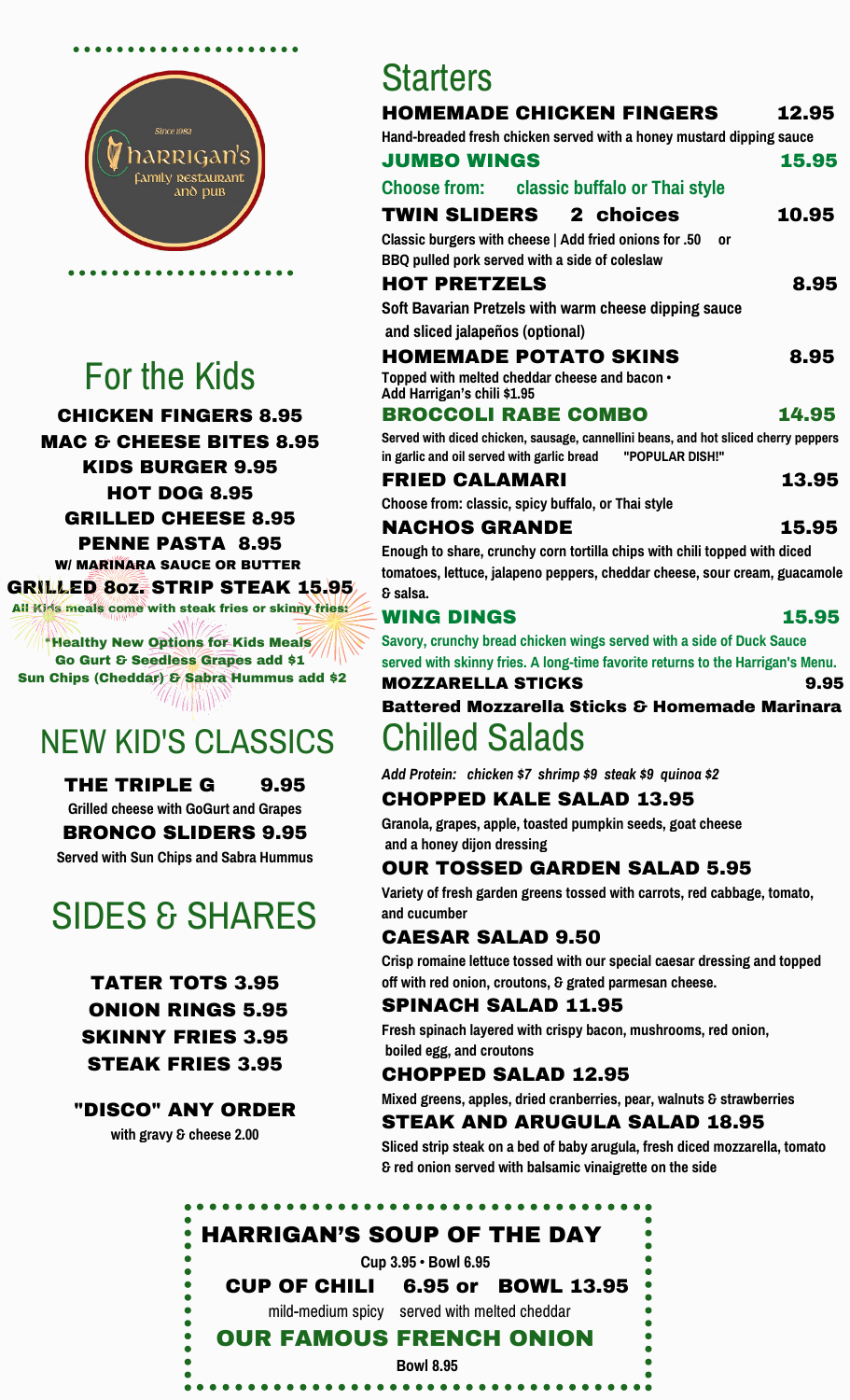## CLASSIC BURGERS 13.95 Montville's Best Burgers

**Tender and juicy, with your choice of American, Swiss, Cheddar,**

**Pepper Jack, Provolone, or Mozzarella- add \$1**

**Fried Onion \$1 Sauteed Mushrooms \$1 Lettuce - Tomato - Raw Onion .25**

**No meat option: "BEYOND" BURGER 12.95**



**Add bacon or Taylor Ham \$2 substitute onion rings or tater tots \$2.50**

---------------------------

# Fresh Turkey Club

*Served on Pullman style white toast with bacon, lettuce, tomato and mayo*

#### OVEN ROASTED FRESH TURKEY 13.95

## Dogs & Brats

**Our Dad got to know a family in Upstate New York who still makes German Sausage in the old world way. They were so delicious, he would pack his car with coolers full of sausages before the 300-mile trip back to Montville. Hope you love them as we all do.**

#### GERMAN-STYLE HOT DOGS 11.95

**Two hot dogs served with a side of diced onions or sauerkraut**

GERMAN STYLE BRATWURST 11.95

**Two bratwursts topped with fried onions**

## Harrigan's Famous Sandwiches

#### HARRIGAN'S STEAK SANDWICH 16.95

**A generous portion of our succulent sliced NY strip grilled to your liking on a freshly baked roll and served with french fries American, Swiss, Cheddar, Pepper Jack, Provolone, or Mozzarella- add \$1 Fried Onion \$1 Sauteed Mushrooms \$1**

#### SPICY CAJUN CHICKEN 12.95

**With lettuce tomato, & mayo**

FINN MCCOOL 12.95

**Fresh turkey, swiss, and coleslaw with Russian dressing on rye bread**

#### GARDEN BBQ CHICKEN SANDWICH 12.95

**Grilled chicken breast with our classic BBQ sauce, bacon, melted swiss & pickle**

#### FRESH ROASTED TURKEY CALIFORNIA 13.95

**Served on rye bread with pepper jack cheese, bacon, avocado, tomato, & mayo**

#### CORNED BEEF RUEBEN 12.95

#### FISH TACOS 14.95

**Battered or grilled served with shredded cabbage, pico de gallo, & lime wedges**

CHICKEN B.L.T. 12.95

**An all-time favorite, don't pass it up!**

#### FRENCH DIP 14.95

**Fresh slices of roast beef served warm on a roll with provolone, fried onions, & au jus**

#### NJ TAYLOR HAM, EGG & CHEESE 10.95

**Classic NJ Pork Roll Egg and Cheese served on a hard roll (egg optional)**



## Local Providers

#### Sorrento's Bakery  $\star$

Hanover, NJ Sorrento's bread is the foundation to some of our most delicious meals, Like the Harrigan's Steak Sandwich, Montville's Best Burger, & many more.

#### Wayne Meats  $\star$

Wayne, NJ

Wayne Meats supplies us with the finest meat products around. Their quality service allows us to offer amazing meals like the Garlic Sizzler Steak, Roasting Turkeys, & Burgers.

#### Peter's Fish Market

Midland Park, NJ

Peter's Seafood has been our seafood provider and we cannot be happier. It is because of them we can offer quality seafood dishes like the Teriyaki Salmon.

#### Magnify Brewery

Fairfield, NJ Magnify is a legendary local brewery that provides us with our most popular craft beer. Their Vine Shine IPA is

#### **John Taylor's Pork Roll ★**

Taylor Ham from Trenton, NJ

a great choice paired with Our meals or on its own.